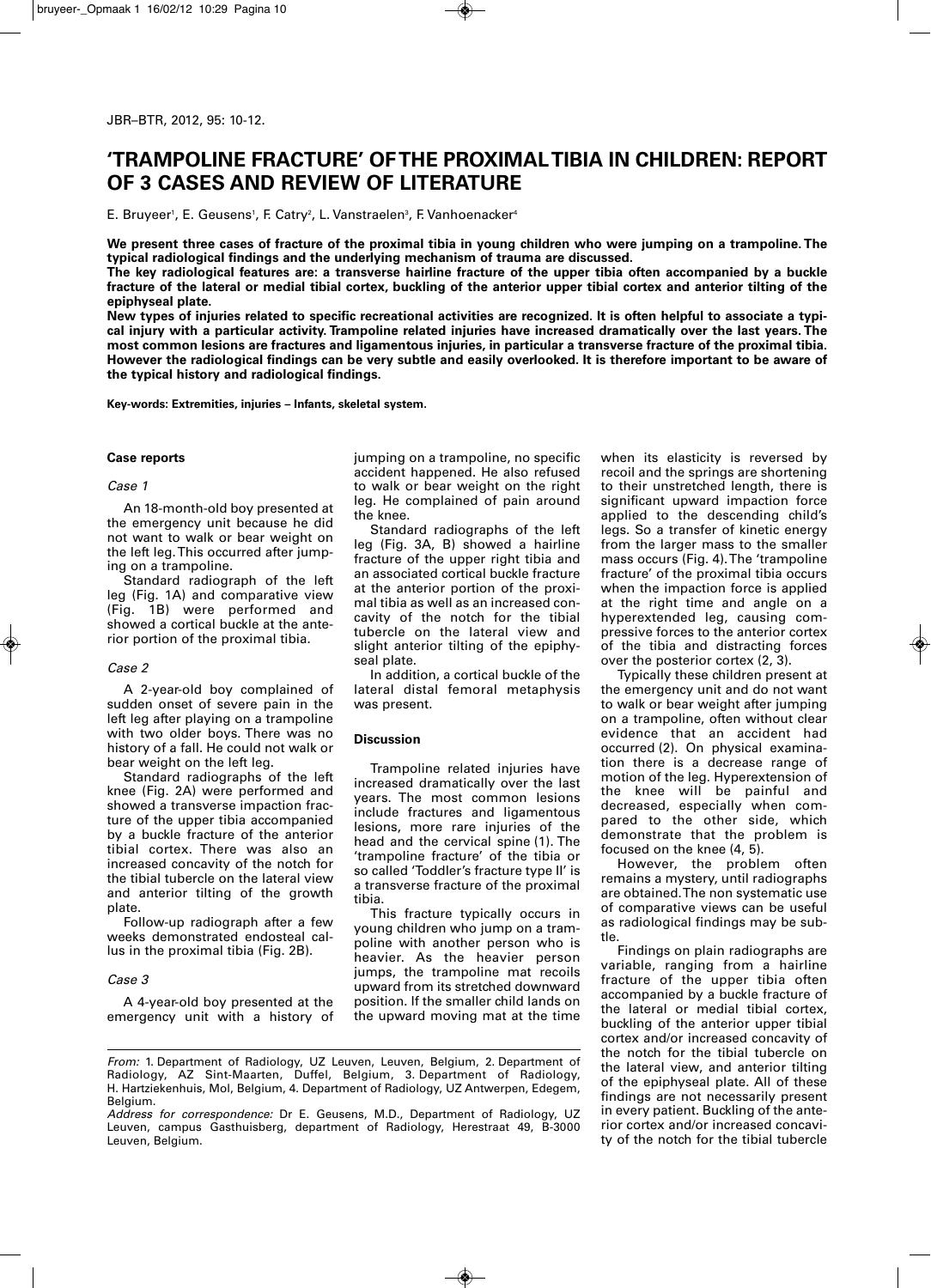

*Fig. 1.* — A. Standard lateral radiograph of the left knee shows a cortical buckle at the anterior portion of the proximal tibia. B. Comparative lateral view of the right knee.

are the predominant findings. In older children or adults, there is impaction of the trabecular and cortical bone, but only minor buckling (4).

The three typical radiological findings were present in case 2 and 3. In case 1, a buckling of the anterior upper tibial cortex was the only finding, illustrating that the radiological findings can be subtle. Occasionally associated buckle fractures of the distal femur occur, as seen in case 3.

This 'angled buckle' fracture occurs when the axial forces applied are somewhat lateralized or because of a varus/valgus position at the

moment of the impaction force (4).

Treatment consists of routine immobilization.These fractures have a good outcome, without impairment or significant deformities of the tibia and knee (2).





*Fig. 2.* — A. Standard lateral radiograph of the left knee shows a transverse impaction fracture of the upper tibia accompanied by a buckle fracture of the anterior tibial cortex, an increased concavity of the notch for the tibial tubercle and anterior tilting of the growth plate. B. Lateral radiograph of the left knee after a

few weeks demonstrates callus in the proximal tibia.